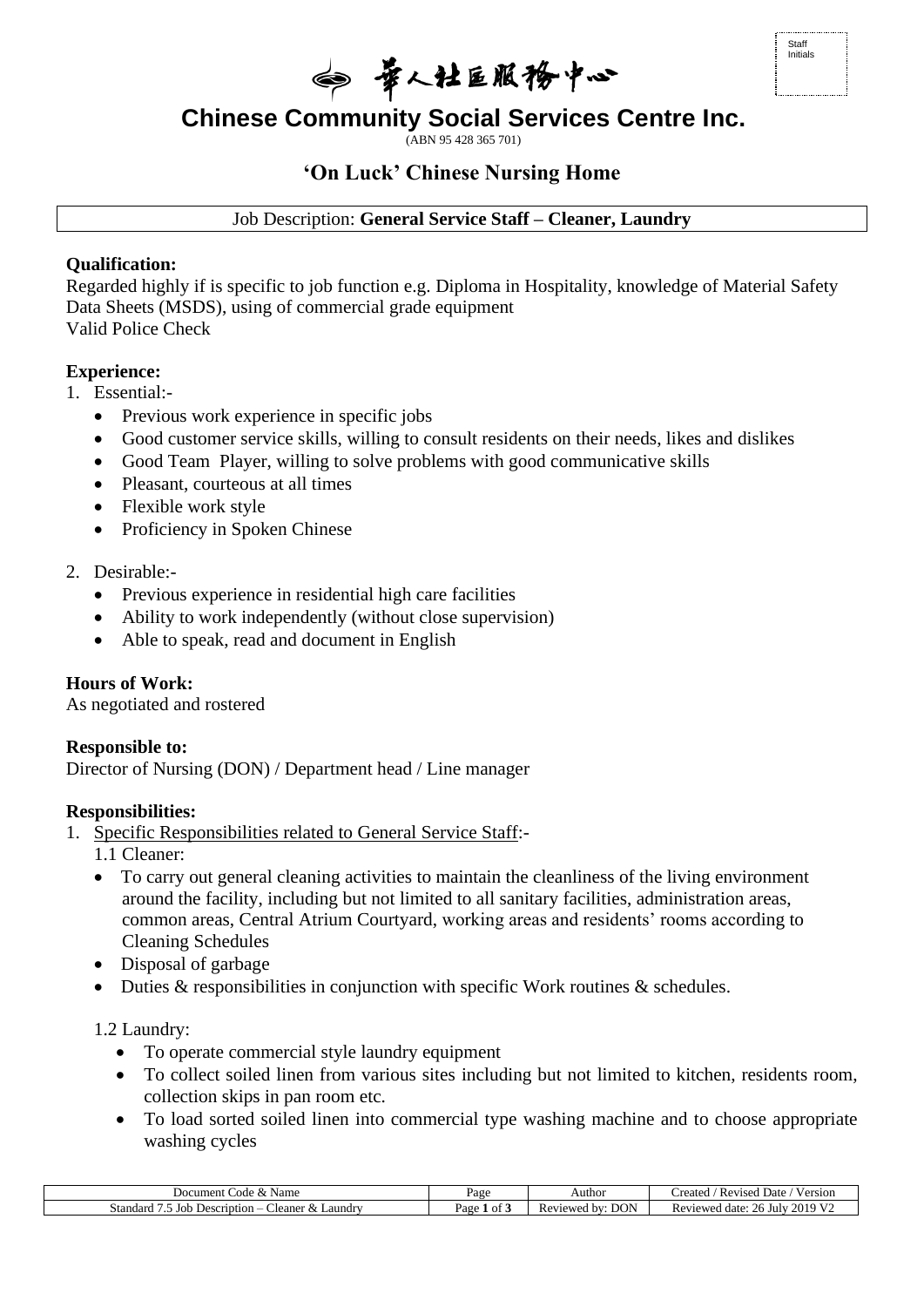- To unload washed linen into dryer
- To sort out cleaned linen
- Sorting and labeling of residents clothing
- To return dry linen to various locations
- Duties & responsibilities in conjunction with specific Work routines & schedules.

# 2. General:-

- 2.1. Ensure compliance with the mission & vision of Chinese Community Social Services Centre Inc. (CCSSCI) – On Luck Chinese Nursing Home.
- 2.2. Ensure compliance with statutory regulations 44 expected outcomes of the Accreditation Standards and Residential Aged care Manual.
- 2.3. Display a pleasant and courteous manner at all times.
- 2.4. Ensure supplies and equipment are used economically.
- 2.5. Inform the Department head / Line manager any issues that arise with equipment, residents and staff.
- 2.6. Ensure adherence to the principles of strict confidentiality.
- 2.7. Ensure effective working relationships and teamwork among colleagues.
- 2.8. Agrees to obey all reasonable lawful directions and instructions given by the Employer or a specific supervision.

# 3. Quality Assurance

- 3.1 Participate actively in the Quality Assurance Program of the Nursing Home to provide evidence based continuous improvement activities.
- 3.2 Report any relevant problems or concerns for continuous improvement to Department Head / line manager.
- 3.3 Participate appropriate staff meetings e.g. All Staff / General service staff meetings as scheduled.
- 3.4 Report any relevant issues / concerns to the Department head / Line manager.

# 4. Infection Control:-

- 4.1 Ensure compliance with Infection Control Standards.
- 4.2 Adhere to the principles of Universal Precautions.

# 5. Education:-

- 5.1 Attend all mandatory training sessions including Infection Control (annually); Fire Safety (annually); Fire Evacuation / Drill (twice a year) and Manual Handling (annually).
- 5.2 Participate in the on-going internal and external education programs of the Nursing Home when required.

# 6. Occupational Health and Safety

- 5.1 Provide and maintain so far as is practicable a working environment that is safe and without risk to health.
- 5.2 Take care of your own health and safety; and the health and safety of any other person who may be affected by your acts or omissions at workplace.
- 5.3 Understand responsibilities and accountabilities to yourself and others in accordance with OH&S legislation and organization policies and promote a working environment that is congruent with these guideline.
- 5.4 Ensure correct operation of equipment and compliance with safety procedures together with a good understanding of the Occupational Health and Safety procedure.
- 5.5 Participate in the preventive maintenance and risk management program.

| Name<br>Document<br>Code<br>`α                             | Page          | Author                          | x, y<br>Date<br>Version<br>`reated<br>Revised                        |
|------------------------------------------------------------|---------------|---------------------------------|----------------------------------------------------------------------|
| ∟aundry<br>Standarc<br>Inb<br>∴leaner<br>Description<br>X7 | -2 of<br>Page | <b>DON</b><br>. hv·<br>Reviewed | 2019 V <sub>2</sub><br>July<br>$\overline{ }$<br>. date:<br>Reviewed |